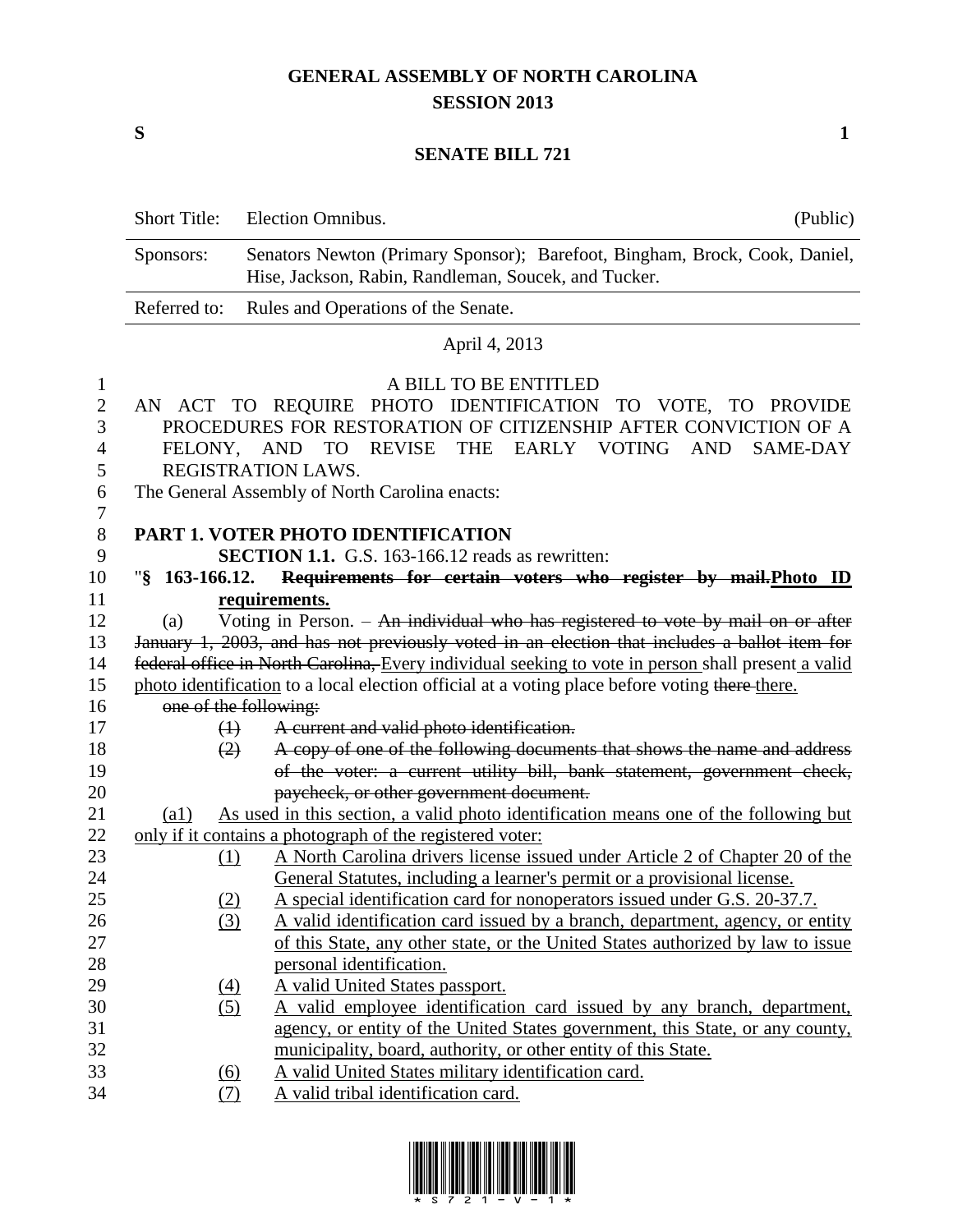|                |                   | <b>General Assembly of North Carolina</b>                     |                                                                                                       | <b>Session 2013</b> |
|----------------|-------------------|---------------------------------------------------------------|-------------------------------------------------------------------------------------------------------|---------------------|
| 1              | (8)               | A                                                             | valid North Carolina voter identification<br>issued<br>card                                           | under               |
| $\overline{c}$ |                   | G.S. 163-166.13.                                              |                                                                                                       |                     |
| 3              | (b)               |                                                               | Voting Mail-In Absentee. - An individual who has registered to vote by mail on or                     |                     |
| $\overline{4}$ |                   |                                                               | after January 1, 2003, and has not previously voted in an election that includes a ballot item for    |                     |
| 5              |                   |                                                               | federal office in North Carolina, in order to cast a mail-in absentee vote, shall submit with the     |                     |
| 6              |                   | mailed-in absentee ballot one of the following:               |                                                                                                       |                     |
| $\tau$         | (1)               |                                                               | A copy of a current and valid photo identification.                                                   |                     |
| $8\,$          | (2)               |                                                               | A copy of one of the following documents that shows the name and address                              |                     |
| 9              |                   |                                                               | of the voter: a current utility bill, bank statement, government check,                               |                     |
| 10             |                   |                                                               | paycheck, or other government document.                                                               |                     |
| 11             | (b1)              |                                                               | The county board of elections shall note the type of identification proof submitted                   |                     |
| 12             |                   |                                                               | by the voter under the provisions of subsection (a) or (b) of this section and may dispose of the     |                     |
| 13             |                   |                                                               | tendered copy of identification proof submitted under subsection (b) of this section as soon as       |                     |
| 14             |                   | the type of proof is noted in the voter registration records. |                                                                                                       |                     |
| 15             | (b2)              |                                                               | Voting When Identification Numbers Do Not Match. - Regardless of whether an                           |                     |
| 16             |                   |                                                               | individual has registered by mail or by another method, if the individual has provided with the       |                     |
| 17             |                   |                                                               | registration form a drivers license number or last four digits of a Social Security number but the    |                     |
| 18             |                   |                                                               | computer validation of the number as required by G.S. 163-82.12 did not result in a match, and        |                     |
| 19             |                   |                                                               | the number has not been otherwise validated by the board of elections, in the first election in       |                     |
| 20             |                   |                                                               | which the individual votes that individual shall submit with the ballot the form of identification    |                     |
| 21             |                   |                                                               | described in subsection (a) or subsection (b) of this section, depending upon whether the ballot      |                     |
| 22             |                   |                                                               | is voted in person or absentee. If that identification is provided and the board of elections does    |                     |
| 23             |                   |                                                               | not determine that the individual is otherwise ineligible to vote a ballot, the failure of            |                     |
| 24             |                   |                                                               | identification numbers to match shall not prevent that individual from registering to vote and        |                     |
| 25             |                   |                                                               | having that individual's vote counted. If the individual registers and votes under                    |                     |
| 26             |                   |                                                               | G.S. 163-82.6A, the identification documents required in that section, rather than those              |                     |
| 27             |                   | described in subsection (a) or (b) of this section, apply.    |                                                                                                       |                     |
| 28             | (c)               |                                                               | The Right to Vote Provisionally. $-$ If an individual is required under subsection (a),               |                     |
| 29<br>30       |                   |                                                               | (b), or (b2) of this section to present identification in order to vote, but that individual does not |                     |
| 31             |                   |                                                               | present the required identification, that individual may vote a provisional official ballot. If the   |                     |
|                |                   |                                                               | voter is at the voting place, the voter may vote provisionally there without unnecessary delay. If    |                     |
| 32             |                   |                                                               | the voter is voting by mail-in absentee ballot, the mailed ballot without the required                |                     |
| 33<br>34       |                   |                                                               | identification shall be treated as a provisional official ballot.                                     |                     |
| 35             | (d)<br>following: |                                                               | Exemptions. $-$ This Subsection (b) of this section does not apply to any of the                      |                     |
| 36             | (1)               |                                                               | An individual who registers by mail and submits as part of the registration                           |                     |
| 37             |                   | application either of the following:                          |                                                                                                       |                     |
| 38             |                   | a.                                                            | A copy of a current and valid photo identification.                                                   |                     |
| 39             |                   | b.                                                            | A copy of one of the following documents that shows the name and                                      |                     |
| 40             |                   |                                                               | address of the voter: a current utility bill, bank statement,                                         |                     |
| 41             |                   |                                                               | government check, paycheck, or other government document.                                             |                     |
| 42             | (2)               |                                                               | An individual who registers by mail and submits as part of the registration                           |                     |
| 43             |                   |                                                               | application the individual's drivers license number or at least the last four                         |                     |
| 44             |                   |                                                               | digits of the individual's social security number where an election official                          |                     |
| 45             |                   |                                                               | matches either or both of the numbers submitted with an existing State                                |                     |
| 46             |                   |                                                               | identification record bearing the same number, name, and date of birth                                |                     |
| 47             |                   |                                                               | contained in the submitted registration. If any individual's number does not                          |                     |
| 48             |                   |                                                               | match, the individual shall provide identification as required in subsection                          |                     |
| 49             |                   |                                                               | (b2) of this section in the first election in which the individual votes.                             |                     |
| 50             | (3)               |                                                               | An individual who is entitled to vote by absentee ballot under the Uniformed                          |                     |
| 51             |                   |                                                               | and Overseas Citizens Absentee Voting Act.                                                            |                     |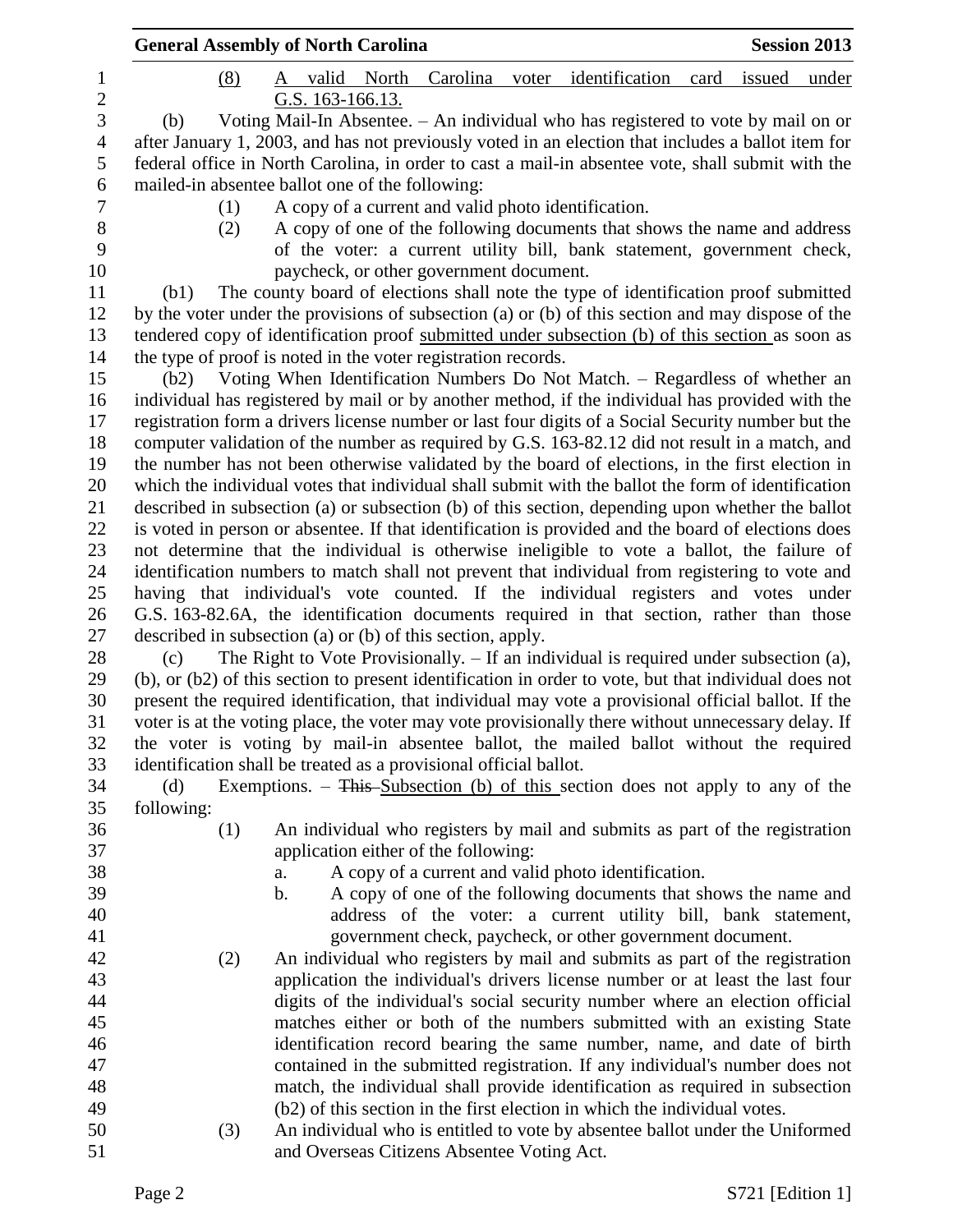|                  | <b>General Assembly of North Carolina</b>                                                                                                                            | <b>Session 2013</b> |
|------------------|----------------------------------------------------------------------------------------------------------------------------------------------------------------------|---------------------|
| (4)              | An individual who is entitled to vote otherwise than in person under section<br>$3(b)(2)(B)(ii)$ of the Voting Accessibility for the Elderly and Handicapped<br>Act. |                     |
| (5)              | An individual who is entitled to vote otherwise than in person under any<br>other federal law."                                                                      |                     |
|                  | <b>SECTION 1.2.</b> Article 14A of Chapter 163 of the General Statutes is amended by                                                                                 |                     |
|                  | adding a new section to read:                                                                                                                                        |                     |
|                  | "§ 163-166.13. Voter identification card.                                                                                                                            |                     |
| (a)              | Each county board of elections shall accept applications for and issue North                                                                                         |                     |
|                  | Carolina voter identification cards to registered North Carolina voters that shall under State law                                                                   |                     |
|                  | be valid only for purposes of voter identification under this Chapter and available only to                                                                          |                     |
|                  | registered voters of this State. No fee shall be charged or collected for the application for or                                                                     |                     |
|                  | issuance of a North Carolina voter identification card.                                                                                                              |                     |
| (b)              | No person shall be eligible for a North Carolina voter identification card if such                                                                                   |                     |
|                  | person has a valid, unexpired drivers license or a special identification card for nonoperators                                                                      |                     |
|                  | issued under G.S. 20-37.7.                                                                                                                                           |                     |
| (c)              | The North Carolina voter identification card shall be captioned "NORTH                                                                                               |                     |
|                  | CAROLINA VOTER IDENTIFICATION CARD" and shall contain a prominent statement that                                                                                     |                     |
|                  | under North Carolina law it is valid only as identification for voting purposes. The North                                                                           |                     |
|                  | Carolina voter identification card shall be laminated, shall contain a digital color photograph of                                                                   |                     |
|                  | the applicant, and shall include the following information:                                                                                                          |                     |
| (1)              | Full legal name.                                                                                                                                                     |                     |
| (2)              | Address of residence.                                                                                                                                                |                     |
| (3)              | Birth date.                                                                                                                                                          |                     |
| $\left(4\right)$ | Date identification card was issued.                                                                                                                                 |                     |
| (5)              | Sex.                                                                                                                                                                 |                     |
| (6)              | Height.                                                                                                                                                              |                     |
| (7)              | Weight.                                                                                                                                                              |                     |
| (8)              | Eye color.                                                                                                                                                           |                     |
| (9)              | County where the identification card was issued.                                                                                                                     |                     |
|                  | (10)<br>Such other information or identification as required by rule of the State                                                                                    |                     |
|                  | Board of Elections.                                                                                                                                                  |                     |
| (d)              | The application for a North Carolina voter identification card shall elicit the                                                                                      |                     |
|                  | information required under subsection (c) of this section and such other information as may be                                                                       |                     |
|                  | required by rule of the State Board of Elections. The application shall be signed by the                                                                             |                     |
| applicant.       |                                                                                                                                                                      |                     |
| (e)              | The county board of elections shall require presentation and verification of the                                                                                     |                     |
|                  | following information before issuing a North Carolina voter identification card to a person:                                                                         |                     |
| (1)              | A photo identity document, except that a nonphoto identity document is                                                                                               |                     |
|                  | acceptable if it includes the person's name;                                                                                                                         |                     |
| (2)              | Evidence that the person is registered to vote in this State; and                                                                                                    |                     |
| (3)              | Documentation showing the person's name and residence address.                                                                                                       |                     |
| (f)              | A North Carolina voter identification card shall remain valid so long as a person                                                                                    |                     |
|                  | resides at the same address and remains qualified to vote. It shall be the duty of a person who                                                                      |                     |
|                  | moves his or her residence within the State to surrender his or her card to the county board of                                                                      |                     |
|                  | elections of the county of his or her new residence, and such person may after such surrender                                                                        |                     |
|                  | apply for and receive a new card if such person is otherwise eligible under this section. It shall                                                                   |                     |
|                  | be the duty of a person who moves his or her residence outside this State or who ceases to be                                                                        |                     |
|                  | qualified to vote to surrender his or her card to the county board of elections by which it was                                                                      |                     |
| issued.          |                                                                                                                                                                      |                     |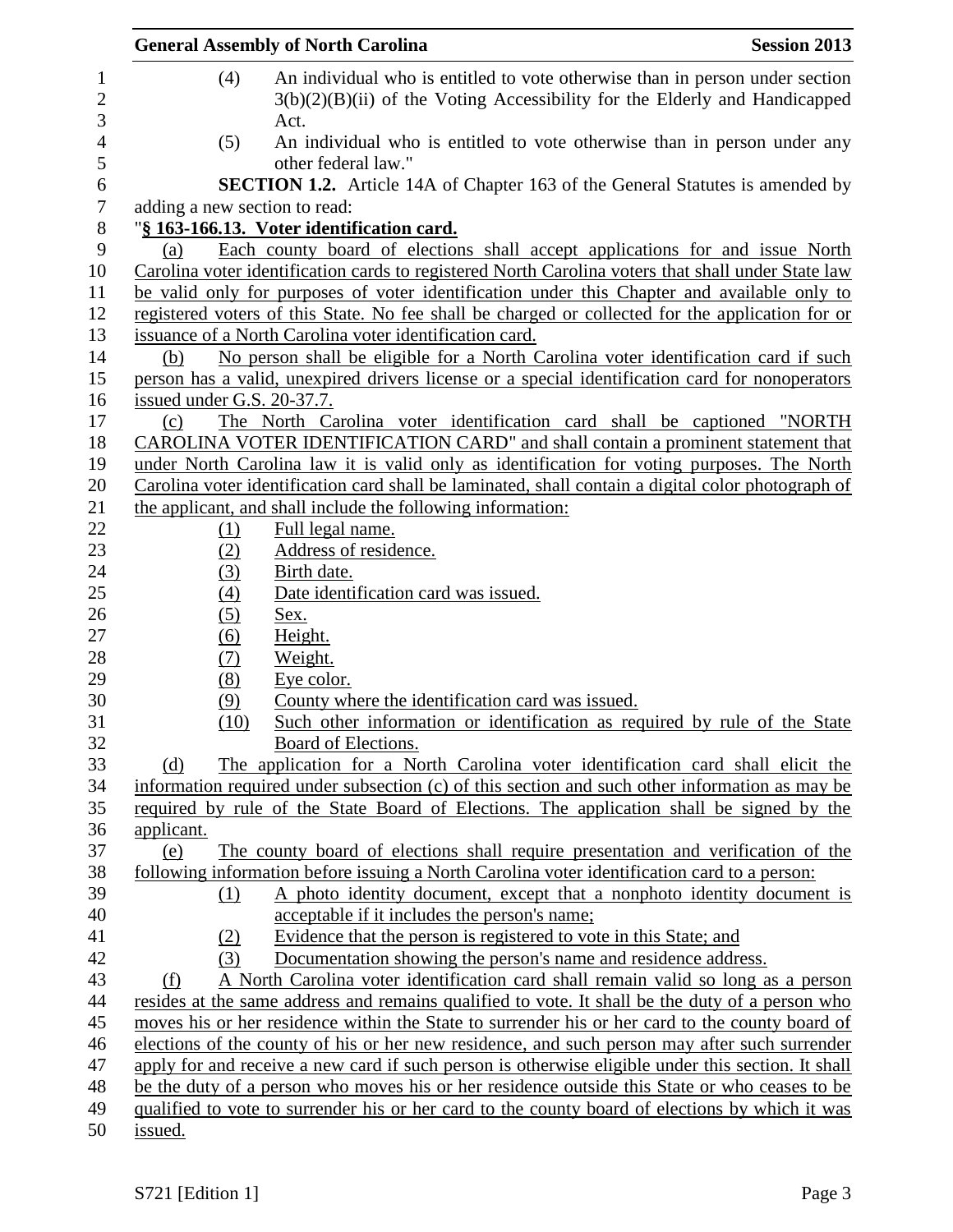| 1              | The State Board of Elections shall provide each county board of elections issuing<br>(g)              |  |  |  |
|----------------|-------------------------------------------------------------------------------------------------------|--|--|--|
| $\mathbf{2}$   | North Carolina voter identification cards with the necessary equipment, forms, supplies, and          |  |  |  |
| 3              | training for the production of the North Carolina voter identification cards and shall maintain       |  |  |  |
| $\overline{4}$ | such equipment.                                                                                       |  |  |  |
| $\sqrt{5}$     | The State Board of Elections shall adopt policies for the administration of this<br>(h)               |  |  |  |
| 6              | section, and without limiting the generality of the foregoing, such policies may further define or    |  |  |  |
| $\overline{7}$ | prescribe the types of documentation required under subsection (e) of this section."                  |  |  |  |
| $8\,$          | <b>SECTION 1.3.</b> G.S. 163-82.6A(b) reads as rewritten:                                             |  |  |  |
| 9              | Both Attestation and Proof of Residence Required. – To vote under this section, a<br>" $(b)$          |  |  |  |
| 10             | voter must present a valid photo identification as defined by G.S. $163-166.12(a1)$ . This            |  |  |  |
| 11             | requirement is separate from the requirement to provide proof of residence under subdivision          |  |  |  |
| 12             | (2) of this subsection. If an individual does not present the required identification, that           |  |  |  |
| 13             | individual may vote a provisional official ballot. To register and vote under this section, the       |  |  |  |
| 14             | person shall do both of the following:                                                                |  |  |  |
| 15             | Complete a voter registration form as prescribed in G.S. 163-82.4, including<br>(1)                   |  |  |  |
| 16             | the attestation requirement of G.S. 163-82.4(b) that the person meets each                            |  |  |  |
| 17             | eligibility requirement. Such attestation is signed under penalty of a Class I                        |  |  |  |
| 18             | felony under G.S. $163-275(13)$ ; and                                                                 |  |  |  |
| 19             | Provide proof of residence by presenting any of the following valid<br>(2)                            |  |  |  |
| 20             | documents that show the person's current name and current residence                                   |  |  |  |
| 21             | address: a North Carolina drivers license, a photo identification from a                              |  |  |  |
| 22             | government agency, or any of the documents listed in $G.S. 163-166.12(a)(2)$ .                        |  |  |  |
| 23             | G.S. 163-166.12(b)(2). The State Board of Elections may designate                                     |  |  |  |
| 24             | additional documents or methods that suffice and shall prescribe procedures                           |  |  |  |
| 25             | for establishing proof of residence."                                                                 |  |  |  |
| 26             | <b>SECTION 1.4.</b> G.S. 163-166.7(a) reads as rewritten:                                             |  |  |  |
| 27             | Checking Registration. $- A$ person seeking to vote shall enter the voting enclosure<br>" $(a)$       |  |  |  |
| 28             | through the appropriate entrance. A precinct official assigned to check registration shall at once    |  |  |  |
| 29             | ask the voter to state current name and residence address. The voter shall answer by stating          |  |  |  |
| 30             | current name and residence address. address and present valid photo identification in                 |  |  |  |
| 31             | accordance with G.S. 163-166.12. In a primary election, that voter shall also be asked to state,      |  |  |  |
| 32             | and shall state, the political party with which the voter is affiliated or, if unaffiliated, the      |  |  |  |
| 33             | authorizing party in which the voter wishes to vote. After examination, that official shall state     |  |  |  |
| 34             | whether that voter is duly registered to vote in that precinct and shall direct that voter to the     |  |  |  |
| 35<br>36       | voting equipment or to the official assigned to distribute official ballots. If a precinct official   |  |  |  |
|                | states that the person is duly registered, the person shall sign the pollbook, other voting record,   |  |  |  |
| 37             | or voter authorization document in accordance with subsection (c) of this section before              |  |  |  |
| 38<br>39       | voting."<br><b>SECTION 1.5.</b> G.S. 163-227.2(b) reads as rewritten:                                 |  |  |  |
| 40             | Not earlier than the third Thursday before an election, in which absentee ballots are<br>" $(b)$      |  |  |  |
| 41             | authorized, in which a voter seeks to vote and not later than 1:00 P.M. on the last Saturday          |  |  |  |
| 42             | before that election, the voter shall appear in person only at the office of the county board of      |  |  |  |
| 43             | elections, except as provided in subsection (g) of this section. A county board of elections shall    |  |  |  |
| 44             | conduct one-stop voting on the last Saturday before the election until 1:00 P.M. and may              |  |  |  |
| 45             | conduct it until 5:00 P.M. on that Saturday. That voter shall enter the voting enclosure at the       |  |  |  |
| 46             | board office through the appropriate entrance and shall at once state his or her name and place       |  |  |  |
| 47             | of residence to an authorized member or employee of the board. board and present valid photo          |  |  |  |
| 48             | identification in accordance with G.S. 163-166.12. If an individual does not present the              |  |  |  |
| 49             | required identification, that individual may vote a provisional official ballot. In a primary         |  |  |  |
| 50             | election, the voter shall also state the political party with which the voter affiliates and in whose |  |  |  |
| 51             | primary the voter desires to vote, or if the voter is an unaffiliated voter permitted to vote in the  |  |  |  |
|                |                                                                                                       |  |  |  |
|                | Page 4<br>S721 [Edition 1]                                                                            |  |  |  |

**General Assembly of North Carolina Session 2013**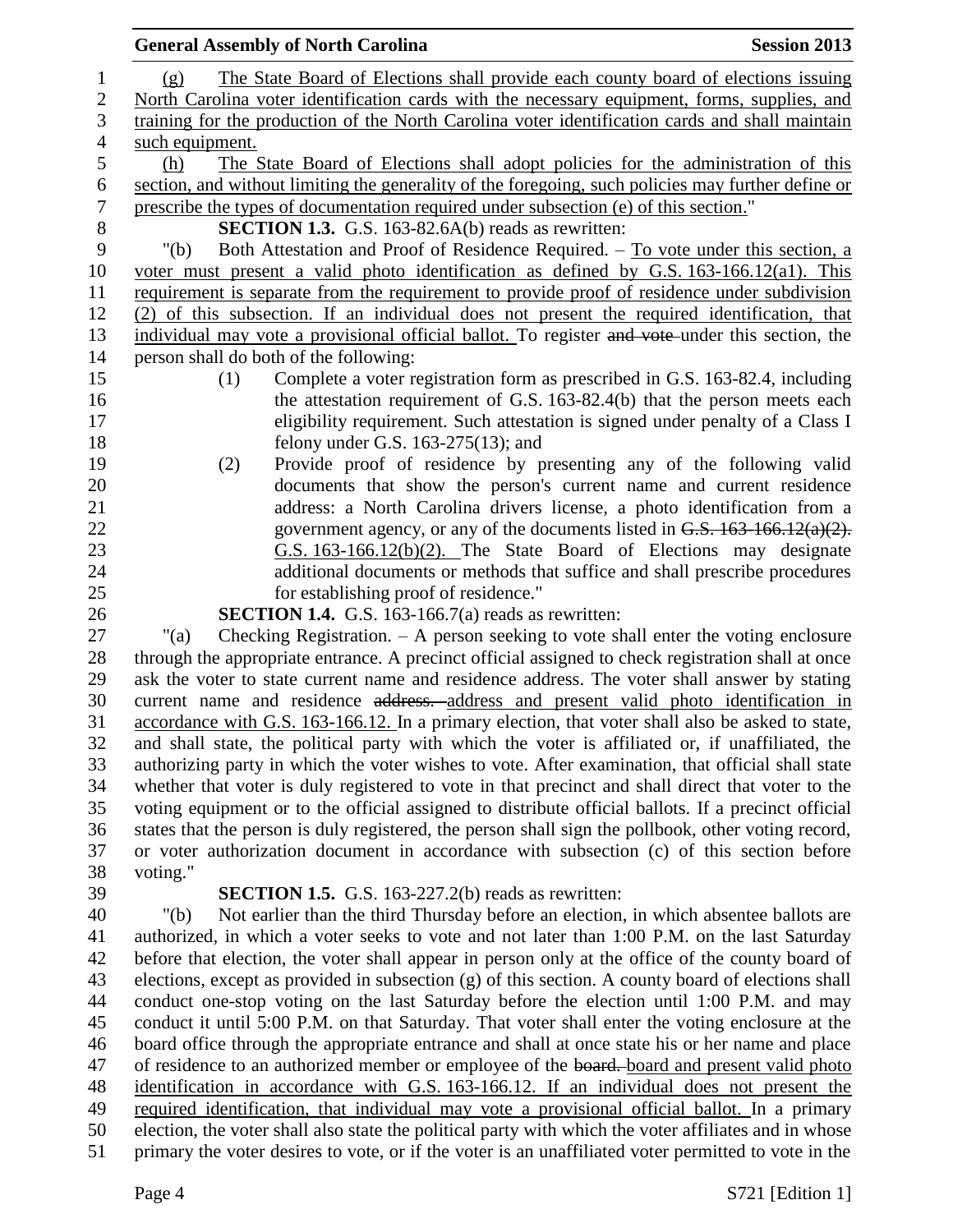## **General Assembly of North Carolina Session 2013**

| 1<br>$\overline{2}$<br>3 | primary of a particular party under G.S. 163-119, the voter shall state the name of the<br>authorizing political party in whose primary he wishes to vote. The board member or employee<br>to whom the voter gives this information shall announce the name and residence of the voter in |
|--------------------------|-------------------------------------------------------------------------------------------------------------------------------------------------------------------------------------------------------------------------------------------------------------------------------------------|
| $\overline{4}$           | a distinct tone of voice. After examining the registration records, an employee of the board                                                                                                                                                                                              |
| 5                        | shall state whether the person seeking to vote is duly registered. If the voter is found to be                                                                                                                                                                                            |
| 6                        | registered that voter may request that the authorized member or employee of the board furnish                                                                                                                                                                                             |
| $\tau$                   | the voter with an application form as specified in G.S. 163-227. The voter shall complete the                                                                                                                                                                                             |
| 8                        | application in the presence of the authorized member or employee of the board, and shall                                                                                                                                                                                                  |
| $\mathbf{9}$             | deliver the application to that person."                                                                                                                                                                                                                                                  |
| 10                       | <b>SECTION 1.6.</b> Article 15A of Chapter 163 of the General Statutes is amended by                                                                                                                                                                                                      |
| 11                       | adding a new section to read:                                                                                                                                                                                                                                                             |
| 12                       | "§ 163-182.1A. Counting of provisional official ballots cast because of failure to provide                                                                                                                                                                                                |
| 13                       | valid photo identification at the polls.                                                                                                                                                                                                                                                  |
| 14                       | A voter who cast a provisional official ballot wholly or partly as a result of the<br>(a)                                                                                                                                                                                                 |
| 15                       | voter's inability or declination to provide proof of identification may personally appear at an                                                                                                                                                                                           |
| 16                       | office of the county board of elections not later than the date of the conclusion of the election                                                                                                                                                                                         |
| 17                       | canvass for that county to seek counting of the provisional official ballot as provided in                                                                                                                                                                                                |
| 18                       | subsection (b) or (c) of this section.                                                                                                                                                                                                                                                    |
| 19                       | Unless the vote is disqualified for some other reason provided by law, the county<br>(b)                                                                                                                                                                                                  |
| 20                       | board of elections shall find that the voter's provisional ballot is valid and direct that the                                                                                                                                                                                            |
| 21                       | provisional ballot be opened and counted in accordance with this Chapter if the voter both:                                                                                                                                                                                               |
| 22                       | Provides valid photo identification to the county board of elections; and<br>(1)                                                                                                                                                                                                          |
| 23                       | Executes an affidavit in the form prescribed by the State Board of Elections<br>(2)                                                                                                                                                                                                       |
| 24                       | affirming under the penalties of perjury that the voter is the same individual                                                                                                                                                                                                            |
| 25                       | who:                                                                                                                                                                                                                                                                                      |
| 26                       | Personally appeared to vote on the day of election or at an early<br>$\underline{a}$ .                                                                                                                                                                                                    |
| 27                       | voting site and                                                                                                                                                                                                                                                                           |
| 28                       | Cast the provisional ballot on that day.<br>b.                                                                                                                                                                                                                                            |
| 29                       | Unless the vote is disqualified for some other reason provided by law, the county<br>(c)                                                                                                                                                                                                  |
| 30                       | board of elections shall find that the voter's provisional ballot is valid and direct that the                                                                                                                                                                                            |
| 31                       | provisional ballot be opened and counted in accordance with this Chapter if the voter executes                                                                                                                                                                                            |
| 32                       | an affidavit before the county board of elections in the form prescribed by the State Board of                                                                                                                                                                                            |
| 33                       | Elections affirming under the penalties of perjury that:                                                                                                                                                                                                                                  |
| 34                       | The voter is the same individual who:<br>(1)                                                                                                                                                                                                                                              |
| 35                       | Personally appeared to vote on the day of election or at an early<br>а.                                                                                                                                                                                                                   |
| 36                       | voting site and                                                                                                                                                                                                                                                                           |
| 37                       | Cast the provisional ballot on that day and<br>b.                                                                                                                                                                                                                                         |
| 38                       | The voter has a sincerely held religious objection to being photographed.<br>(2)                                                                                                                                                                                                          |
| 39                       | If the county board of elections determines that a voter described in subsection (b)<br>(d)                                                                                                                                                                                               |
| 40                       | or (c) of this section has also cast a provisional official ballot for a cause other than the voter's                                                                                                                                                                                     |
| 41                       | inability or declination to provide valid photo identification, the board shall both:                                                                                                                                                                                                     |
| 42                       | Note on the envelope containing the provisional official ballot that the voter<br>(1)                                                                                                                                                                                                     |
| 43                       | has complied with the proof of valid photo identification requirement and                                                                                                                                                                                                                 |
| 44                       | Proceed to determine any other reasons for which the ballot was cast<br>(2)                                                                                                                                                                                                               |
| 45                       | provisionally before ruling on the validity of the voter's provisional ballot."                                                                                                                                                                                                           |
| 46                       | <b>SECTION 1.7.</b> G.S. 163-87 reads as rewritten:                                                                                                                                                                                                                                       |
| 47                       | "§ 163-87. Challenges allowed on day of primary or election.                                                                                                                                                                                                                              |
| 48                       | On the day of a primary or election, at the time a registered voter offers to vote, any other                                                                                                                                                                                             |
| 49                       | registered voter of the precinct may exercise the right of challenge, and when he does so may                                                                                                                                                                                             |
| 50                       | enter the voting enclosure to make the challenge, but he shall retire therefrom as soon as the                                                                                                                                                                                            |
| 51                       | challenge is heard.                                                                                                                                                                                                                                                                       |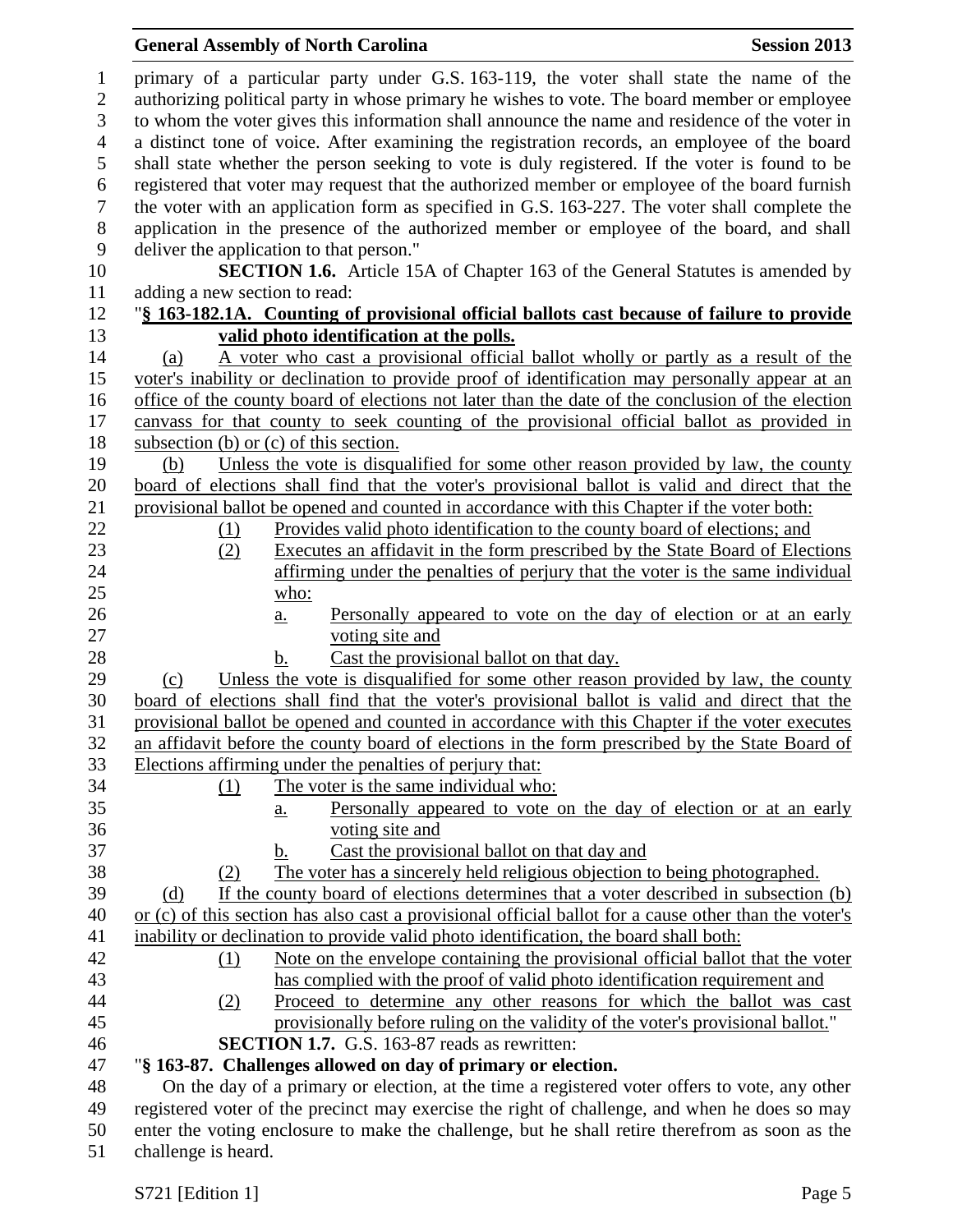|                | <b>General Assembly of North Carolina</b> | <b>Session 2013</b>                                                                                         |  |  |
|----------------|-------------------------------------------|-------------------------------------------------------------------------------------------------------------|--|--|
| $\mathbf{1}$   |                                           | On the day of a primary or election, any other registered voter of the precinct may                         |  |  |
| $\mathbf{2}$   |                                           | challenge a person for one or more of the following reasons:                                                |  |  |
| 3              | (1)                                       | One or more of the reasons listed in G.S. 163-85(c).                                                        |  |  |
| $\overline{4}$ | (2)                                       | That the person has already voted in that primary or election.                                              |  |  |
| 5              | (3)                                       | Repealed by Session Laws 2009-541, s. 16.1(b), effective August 28, 2009.                                   |  |  |
| 6              | (4)                                       | If the challenge is made with respect to voting in a partisan primary, that the                             |  |  |
| 7              |                                           | person is a registered voter of another political party.                                                    |  |  |
| $8\,$          | (5)                                       | The voter does not present proof of identification as required by                                           |  |  |
| 9              |                                           | G.S. 163-166.12.                                                                                            |  |  |
| 10             |                                           | The chief judge, judge, observer, or assistant appointed under G.S. 163-41 or 163-42                        |  |  |
| 11             |                                           | G.S. 163-41, 163-42, or 163-45 may enter challenges under this section against voters in the                |  |  |
| 12             |                                           | precinct for which appointed regardless of the place of residence of the chief judge, judge,                |  |  |
| 13             | observer, or assistant.                   |                                                                                                             |  |  |
| 14             |                                           | If a person is challenged under this subsection, and the challenge is sustained under                       |  |  |
| 15             |                                           | G.S. $163-85(c)(3)$ , the voter may still transfer his registration under G.S. $163-82.15(e)$ if            |  |  |
| 16             |                                           | eligible under that section, and the registration shall not be cancelled under G.S. 163-90.2(a) if          |  |  |
| 17             |                                           | the transfer is made. A person who has transferred his registration under G.S. 163-82.15(e) may             |  |  |
| 18             |                                           | be challenged at the precinct to which the registration is being transferred."                              |  |  |
| 19             |                                           | <b>SECTION 1.8.</b> G.S. 20-37.7(d) reads as rewritten:                                                     |  |  |
| 20             | " $(d)$                                   | Expiration and Fee. $-$ A special identification card issued to a person for the first                      |  |  |
| 21             |                                           | time under this section expires when a drivers license issued on the same day to that person                |  |  |
| 22             |                                           | would expire. A special identification card renewed under this section expires when a drivers               |  |  |
| 23             |                                           | license renewed by the card holder on the same day would expire.                                            |  |  |
| 24             |                                           | The fee for a special identification card is the same as the fee set in G.S. 20-14 for a                    |  |  |
| 25             |                                           | duplicate license. The fee does not apply to a special identification card issued to a resident of          |  |  |
| 26             |                                           | this State who (i) is legally blind, (ii) is at least 70 years old, (iii) is eligible to vote in this State |  |  |
| 27             |                                           | but does not have a valid photo identification acceptable under G.S. 163-166.12(a1), (iv) is                |  |  |
| 28             |                                           | homeless, or (v) who has been issued a drivers license but the drivers license is cancelled under           |  |  |
| 29             |                                           | G.S. 20-15, in accordance with G.S. 20-9(e) and (g), as a result of a physical or mental                    |  |  |
| 30             |                                           | disability or disease. To obtain a special identification card without paying a fee, a homeless             |  |  |
| 31             |                                           | person must present a letter to the Division from the director of a facility that provides care or          |  |  |
| 32             |                                           | shelter to homeless persons verifying that the person is homeless."                                         |  |  |
| 33             |                                           | <b>SECTION 1.9.</b> Education and Publicity Requirements. – The public shall be                             |  |  |
| 34             |                                           | educated about the photo identification to vote requirements of this act as follows:                        |  |  |
| 35             | (1)                                       | As counties use their regular processes to notify voters of assignments and                                 |  |  |
| 36             |                                           | reassignments to districts for election to the United States House of                                       |  |  |
| 37             |                                           | Representatives, State Senate, State House of Representatives, or local                                     |  |  |
| 38             |                                           | office, by including information about the provisions of this act.                                          |  |  |
| 39             | (2)                                       | As counties send new voter registration cards to voters as a result of new                                  |  |  |
| 40             |                                           | registration, changes of address or other reasons, by including information                                 |  |  |
| 41             |                                           | about the provisions of this act.                                                                           |  |  |
| 42             | (3)                                       | Counties that maintain a board of elections Web site shall include                                          |  |  |
| 43             |                                           | information about the provisions of this act.                                                               |  |  |
| 44             | (4)                                       | Notices of elections published by county boards of elections under                                          |  |  |
| 45             |                                           | G.S. 163-22(8) for the May 2014 primary and 2014 general election shall                                     |  |  |
| 46             |                                           | include a brief statement that photo identification is required to vote.                                    |  |  |
| 47             | (5)                                       | The State Board of Elections shall include on its Web site information about                                |  |  |
| 48             |                                           | the provisions of this act.                                                                                 |  |  |
| 49             | (6)                                       | Counties shall post at the polls and at early voting sites beginning with the                               |  |  |
| 50             |                                           | May 2014 primary elections information about the provisions of this act.                                    |  |  |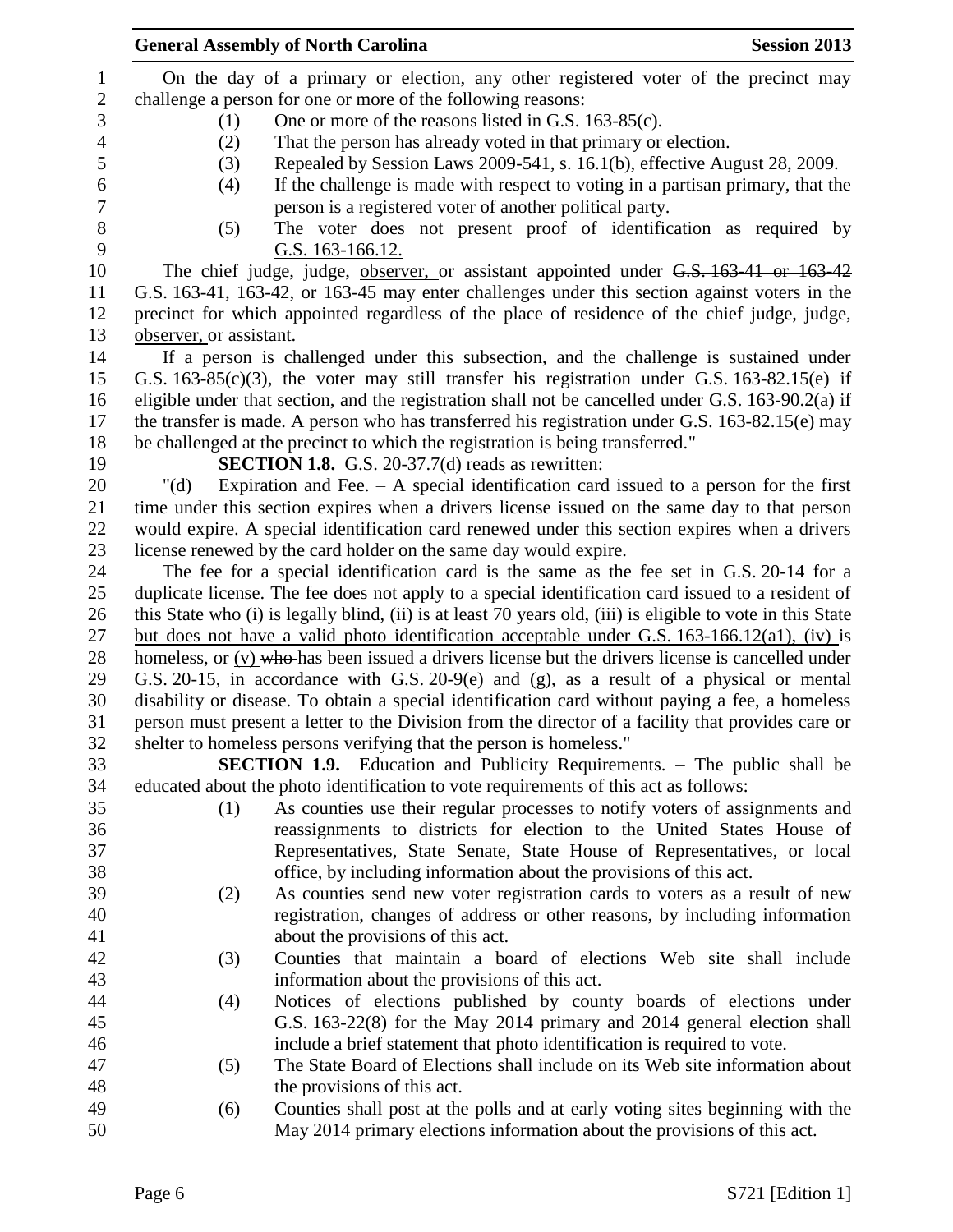|            | <b>General Assembly of North Carolina</b>                                                        | <b>Session 2013</b> |
|------------|--------------------------------------------------------------------------------------------------|---------------------|
|            | (7)<br>The State Board of Education shall include in the Judicial Voter Guide                    |                     |
|            | described in G.S. 163-278.69 information about the provisions of this act                        |                     |
|            | and shall also include the information in the Voter Guide under                                  |                     |
|            | G.S. 163-278.99E if it is published separately.                                                  |                     |
|            | The State Board of Elections and the county boards of elections shall take<br>(8)                |                     |
|            | reasonable steps to provide public service announcements about the                               |                     |
|            |                                                                                                  |                     |
|            | provisions of this act through print, radio, television, online, and social                      |                     |
|            | media. The sum of six hundred thousand dollars (\$600,000) is appropriated                       |                     |
|            | from the General Fund for the 2013-2014 fiscal year to a special reserve to                      |                     |
|            | carry out the provisions of this subdivision and to provide for issuance of                      |                     |
|            | North Carolina voter identification cards under G.S. 163-166.13 as enacted                       |                     |
|            | by this act. Those funds shall be made available as follows:                                     |                     |
|            | One hundred thousand dollars (\$100,000) to the State Board of<br>a.<br>Elections.               |                     |
|            | b.<br>One hundred thousand dollars (\$100,000) in an equal share to each                         |                     |
|            | county board of elections.                                                                       |                     |
|            | Two hundred thousand dollars (\$200,000) to county boards of<br>c.                               |                     |
|            | elections in proportion to the number of registered voters in the                                |                     |
|            | county.                                                                                          |                     |
|            | Two hundred thousand dollars (\$200,000) to county boards of<br>d.                               |                     |
|            | elections in counties covered by section 5 of the Voting Rights Act of                           |                     |
|            | 1965 in proportion to the number of registered voters in the county.                             |                     |
|            | <b>SECTION 1.10.(a)</b> Funds under Title I and Title II of the Help America Vote Act            |                     |
|            | may be used for the purpose of Section 1.9 of this act and to provide for issuance of North      |                     |
|            | Carolina voter identification cards under G.S. 163-166.13 as enacted by this act.                |                     |
|            | <b>SECTION 1.10.(b)</b> Funds under the Election Assistance for Individuals with                 |                     |
|            | Disabilities (EAID) provisions of the Help America Vote Act may be used for the purpose of       |                     |
|            | Section 1.9 of this act and to provide for issuance of North Carolina voter identification cards |                     |
|            | under G.S. 163-166.13 as enacted by this act to persons eligible for assistance under EAID.      |                     |
|            | <b>SECTION 1.10.(c)</b> Unexpended funds in the North Carolina Voter-Owned                       |                     |
|            | Elections Fund may be used for the purpose of Section 1.9 of this act and to provide for         |                     |
|            | issuance of North Carolina voter identification cards under G.S. 163-166.13 as enacted by this   |                     |
| act.       |                                                                                                  |                     |
|            | SECTION 1.10.(d) Funds from the surcharge on attorney membership fees under                      |                     |
|            | G.S. 84-34 may be used for the purpose of Section 1.9 of this act as it relates to judicial      |                     |
| elections. |                                                                                                  |                     |
|            | <b>SECTION 1.11.(a)</b> Sections 1.1 through 1.7 of this act are effective:                      |                     |
|            | In counties not subject to section 5 of the Voting Rights Act of 1965<br>(1)                     |                     |
|            | beginning with the statewide primary in 2014.                                                    |                     |
|            | In any county covered by section 5 of the Voting Rights Act of 1965<br>(2)                       |                     |
|            | beginning with the later of the statewide primary in 2014 or the date this act                   |                     |
|            | is precleared or approved under section 5 of the Voting Rights Act of 1965.                      |                     |
|            | <b>SECTION 1.11.(b)</b> Sections 1.8, 1.9, and 1.10 of this act become effective July 1,         |                     |
| 2013.      |                                                                                                  |                     |
|            |                                                                                                  |                     |
|            | <b>PART 2. RESTORATION OF CITIZENSHIP</b>                                                        |                     |
|            | <b>SECTION 2.1.</b> G.S. 13-1 reads as rewritten:                                                |                     |
|            | "§ 13-1. Restoration of citizenship.                                                             |                     |
| (a)        | Any person convicted of a crime, whereby the rights of citizenship are forfeited,                |                     |
|            | shall have such rights automatically-restored upon the occurrence of any one of the following    |                     |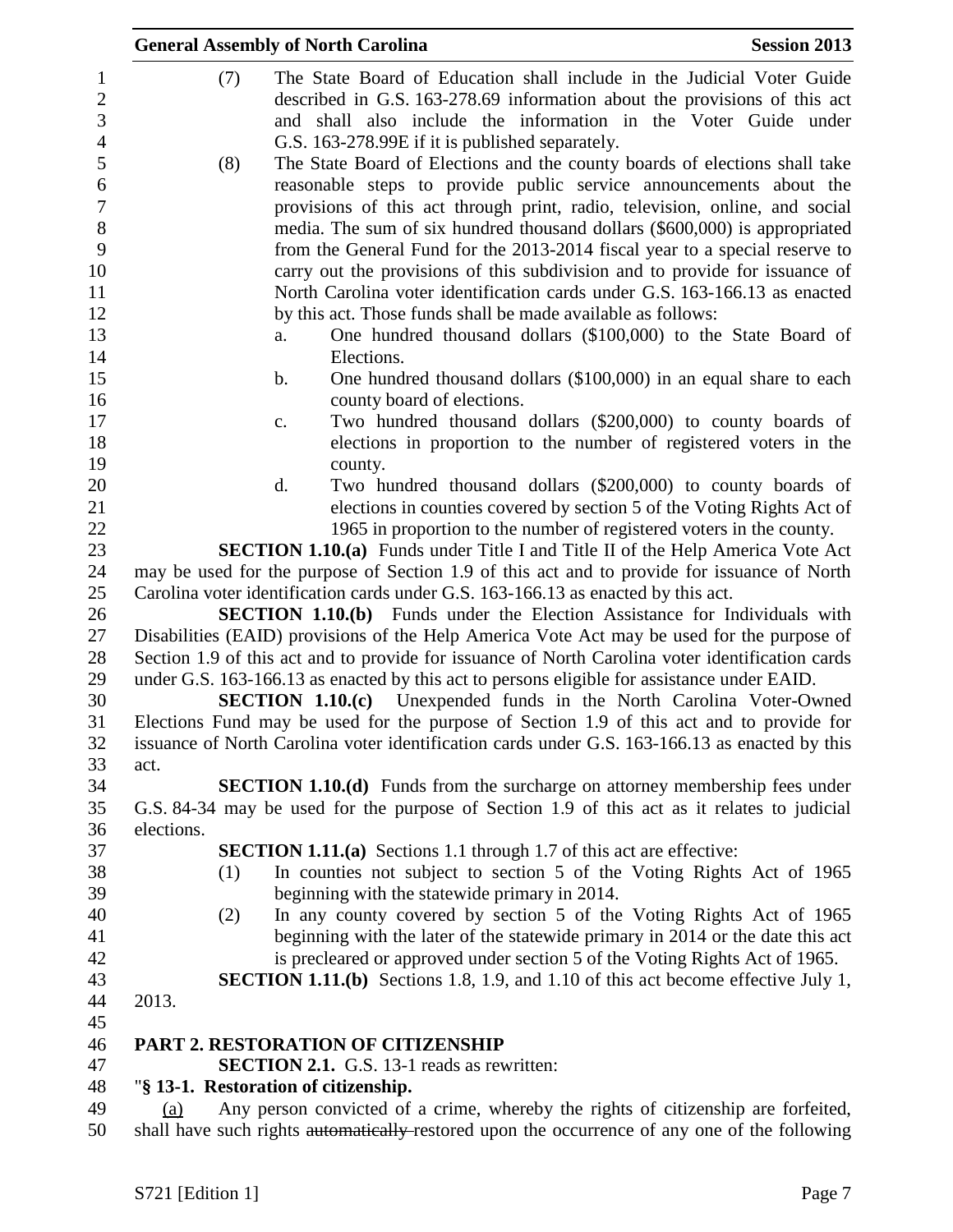|                   | <b>General Assembly of North Carolina</b>                                                                                                                                                                                                                                                                                                                          | <b>Session 2013</b> |
|-------------------|--------------------------------------------------------------------------------------------------------------------------------------------------------------------------------------------------------------------------------------------------------------------------------------------------------------------------------------------------------------------|---------------------|
|                   | eonditions: conditions, followed in the case where a five-year wait is required by this subsection                                                                                                                                                                                                                                                                 |                     |
|                   | by approval under subsection (b) of this section:                                                                                                                                                                                                                                                                                                                  |                     |
| (1)               | The Five years after the unconditional discharge of an inmate, of a<br>probationer, or of a parolee by the Division of Adult Correction of the<br>Department of Public Safety; or of a defendant under a suspended sentence                                                                                                                                        |                     |
|                   | by the court.                                                                                                                                                                                                                                                                                                                                                      |                     |
| (2)<br>(3)<br>(4) | The unconditional pardon of the offender.<br>The satisfaction by the offender of all conditions of a conditional pardon.<br>With regard to any person convicted of a crime against the United States,<br>five years after the unconditional discharge of such person by the agency of<br>the United States having jurisdiction of such person, or immediately upon |                     |
|                   | the unconditional pardon of such person or the satisfaction by such person of                                                                                                                                                                                                                                                                                      |                     |
|                   | a conditional pardon.                                                                                                                                                                                                                                                                                                                                              |                     |
| (5)               | With regard to any person convicted of a crime in another state, five years<br>after the unconditional discharge of such person by the agency of that state<br>having jurisdiction of such person, or immediately upon the unconditional<br>pardon of such person or the satisfaction by such person of a conditional<br>pardon.                                   |                     |
| (b)               | In the case of any person whose rights may be restored under subsection (a) of this                                                                                                                                                                                                                                                                                |                     |
|                   | section only after a waiting period of five years, the restoration is conditioned upon unanimous                                                                                                                                                                                                                                                                   |                     |
|                   | approval of the board of elections of the county of that person's residence of a petition for                                                                                                                                                                                                                                                                      |                     |
|                   | restoration of the right of citizenship, which petition shall be approved upon satisfaction by the                                                                                                                                                                                                                                                                 |                     |
|                   | applicant of the following conditions:                                                                                                                                                                                                                                                                                                                             |                     |
| (1)               | No new felony charge, except if the person is acquitted or if there is no                                                                                                                                                                                                                                                                                          |                     |
|                   | conviction, upon the expiration of five years from the charge.                                                                                                                                                                                                                                                                                                     |                     |
| (2)               | The applicant has not been convicted of any violation of Chapter 163 of the<br><b>General Statutes.</b>                                                                                                                                                                                                                                                            |                     |
| (3)               | The applicant has presented affidavits from two registered voters in the                                                                                                                                                                                                                                                                                           |                     |
|                   | county of the applicant's residence, attesting that, to the best of the affiant's<br>knowledge, the applicant is of upstanding moral character. A false affidavit<br>is punishable as if it were perjury."                                                                                                                                                         |                     |
|                   | <b>PART 3. EARLY VOTING CHANGES</b>                                                                                                                                                                                                                                                                                                                                |                     |
|                   | <b>SECTION 3.1.</b> G.S. 163-227.2(b) reads as rewritten:                                                                                                                                                                                                                                                                                                          |                     |
| " $(b)$           | Not-During a period of six calendar days (not including Sunday) designated by the                                                                                                                                                                                                                                                                                  |                     |
|                   | county board of elections, earlier than during the period beginning the third Thursday second                                                                                                                                                                                                                                                                      |                     |
|                   | Tuesday before an election, in which absentee ballots are authorized, in which a voter seeks to                                                                                                                                                                                                                                                                    |                     |
|                   | vote and not later than 1:00 P.M. on the last Saturday the last Thursday before that election, the                                                                                                                                                                                                                                                                 |                     |
|                   | voter shall appear in person only at the office of the county board of elections, except as                                                                                                                                                                                                                                                                        |                     |
|                   | provided in subsection (g) of this section. A $\overline{As}$ one of the six days, a county board of elections                                                                                                                                                                                                                                                     |                     |
|                   | shall conduct one-stop voting on the last Saturday of that period before the election until 1:00                                                                                                                                                                                                                                                                   |                     |
|                   | P.M. and may conduct it until 5:00 P.M. on that Saturday. That voter shall enter the voting                                                                                                                                                                                                                                                                        |                     |
|                   | enclosure at the board office through the appropriate entrance and shall at once state his or her                                                                                                                                                                                                                                                                  |                     |
|                   | name and place of residence to an authorized member or employee of the board. In a primary                                                                                                                                                                                                                                                                         |                     |
|                   | election, the voter shall also state the political party with which the voter affiliates and in whose                                                                                                                                                                                                                                                              |                     |
|                   | primary the voter desires to vote, or if the voter is an unaffiliated voter permitted to vote in the                                                                                                                                                                                                                                                               |                     |
|                   | primary of a particular party under G.S. 163-119, the voter shall state the name of the                                                                                                                                                                                                                                                                            |                     |
|                   | authorizing political party in whose primary he wishes to vote. The board member or employee                                                                                                                                                                                                                                                                       |                     |
|                   | to whom the voter gives this information shall announce the name and residence of the voter in                                                                                                                                                                                                                                                                     |                     |
|                   | a distinct tone of voice. After examining the registration records, an employee of the board                                                                                                                                                                                                                                                                       |                     |
|                   | shall state whether the person seeking to vote is duly registered. If the voter is found to be                                                                                                                                                                                                                                                                     |                     |